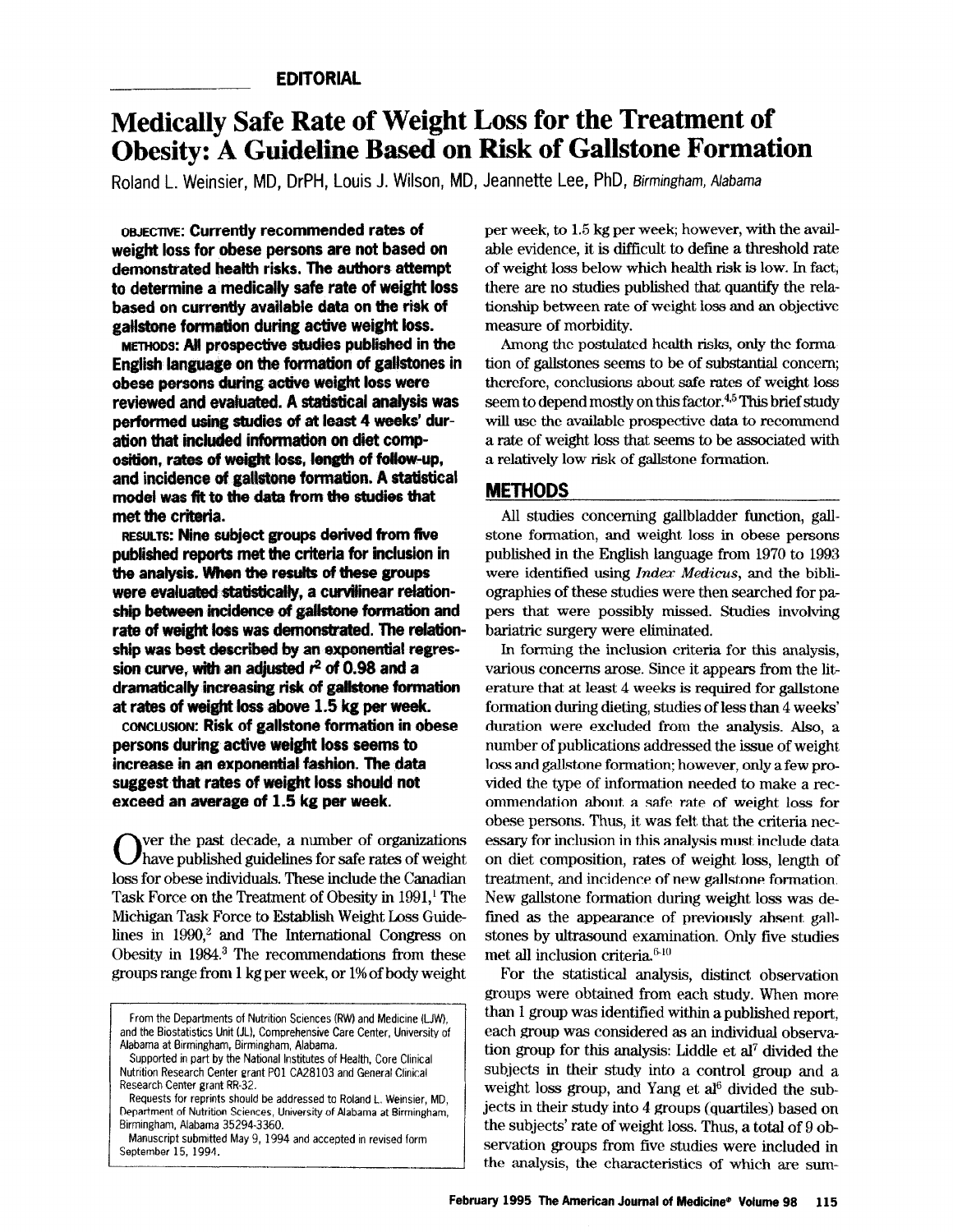| <b>TABLE</b><br><b>Characteristics of the Observational Groups Derived From</b><br>Published Studies of Gallstone Formation During Weight Loss in Obese Persons |                              |                                         |                                          |                                                      |                          |
|-----------------------------------------------------------------------------------------------------------------------------------------------------------------|------------------------------|-----------------------------------------|------------------------------------------|------------------------------------------------------|--------------------------|
| <b>Observation</b><br>Group                                                                                                                                     | Number of<br><b>Subjects</b> | <b>Duration of</b><br>Intervention (wk) | Rate of<br><b>Weight Loss</b><br>(kg/wk) | Incidence of<br><b>Gallstones</b><br>(% subjects/wk) | Reference #              |
|                                                                                                                                                                 | 26                           | 8                                       |                                          |                                                      | 7 (controls)             |
|                                                                                                                                                                 | 17                           | 11"                                     | 0.5                                      | 0                                                    | 10                       |
|                                                                                                                                                                 | 61                           | 16                                      | 0.6                                      | 0.4                                                  | 6 (1st quartile)         |
| 4                                                                                                                                                               | 68                           | 16                                      | 1.0                                      | 0.3                                                  | 6 (2nd quartile)         |
|                                                                                                                                                                 | 58                           | 16                                      | 1.4                                      | 0.5                                                  | 6 (3rd quartile)         |
| n                                                                                                                                                               | 38                           | 10                                      | 1.5                                      | 0.5                                                  | 9                        |
|                                                                                                                                                                 | 50                           | 16                                      | 2.1                                      | 1.6                                                  | 6 (4th quartile)         |
| 8                                                                                                                                                               | 51                           | 8                                       | 2.1                                      | 3.2                                                  |                          |
| 9                                                                                                                                                               | 19                           | $9.5^*$                                 | 2.2                                      | 2.7                                                  | 8 (placebo) <sup>†</sup> |



Figure. The relationship of incidence of gallstone formation to rate of weight loss in obese persons based upon published studies. The numbers in the figure correspond to the observation groups listed in the Table.

marized in the Table.

Among the studies, all except Hoy et  $a^{19}$  and Nunez et al<sup>10</sup> reported initial average body weights. For those reported, the weights ranged from 99 to 106 kg, with a mean of 101 kg. For each observation group, the rate of weight loss (kg/wk) and incidence of gallstones (percent of subjects/wk) were calculated. Finally, the data were weighted based on the number of subjects in each group, and a best-fit regression curve was fitted to the data.

## RESULTS

The model that best fits the data is graphically displayed in the model in the best into the data is graphically displayed in the  $I = \frac{1}{2}$ 

incluence  $\equiv$  constant + coefficient exp  $(x^2)$ , in which X is the rate of weight loss (kg/wk) and incidence is the percent of subjects per week developing gallstones. Specifically this is:<br>Incidence =  $0.199 + 0.021$  exp (X<sup>2</sup>).

The  $r^2 = 0.98$ . Thus, using this equation, 98% of the variability in incidence of gallstone formation can be explained by the rate of weight loss. The data indicate that the incidence of gallstone formation is essentially unchanged below rates of 1.5 kg/wk.

## **DISCUSSION**

It appears from this analysis that the risk of new cholelithiasis during dieting rises exponentially with increasing rates of weight loss. Furthermore, the regression curve suggests that rates of weight loss above 1.5 kg/wk are associated with dramatically higher rates of gallstone formation than rates below 1.5 kg/wk. In obese persons whose initial body weight averages 100 kg, this would translate to a 1.5% loss of body weight per week.

There are a number of limitations to using this statistical analysis to support a recommendation for a safe rate of weight loss for obese persons. Subject characteristics may be variable, such as age and sex, and these may affect susceptibility to gallstone formation. $^{11,12}$ The potential effects of comorbid conditions, such as insulin resistance and hyperlipidemia, which could function as motivating factors for faster rates of weight loss, are difficult to define without larger prospective studies. Also, die tempo is die studies is die studies in the studies in the studies in the studies in the studies of the studies in the studies of the studies of the studies of the studies of the studies of the studies of  $n_{\text{max}}$  and  $n_{\text{max}}$  are composition among the studies is not uniform. Furthermore, since none of the studies extended beyond 16 weeks, the relationship beyond that time cannot be predicted; however, it is reasonable to assume that risk would be attenuated. If this and to assume that the would be attenuated. If this were not the case, the subjects of Liquid et al. for the stance, who developed gallstones at a rate of 3.2% per week, would have the unlikely occurrence rate of 100% at the end of 31 weeks of dieting. Despite these limitations, this analysis reveals a surprisingly consistent relationship among the studies between rate of weight loss and formation of gallstones. It and formation of galistones.

It has been suggested that the fat content of the